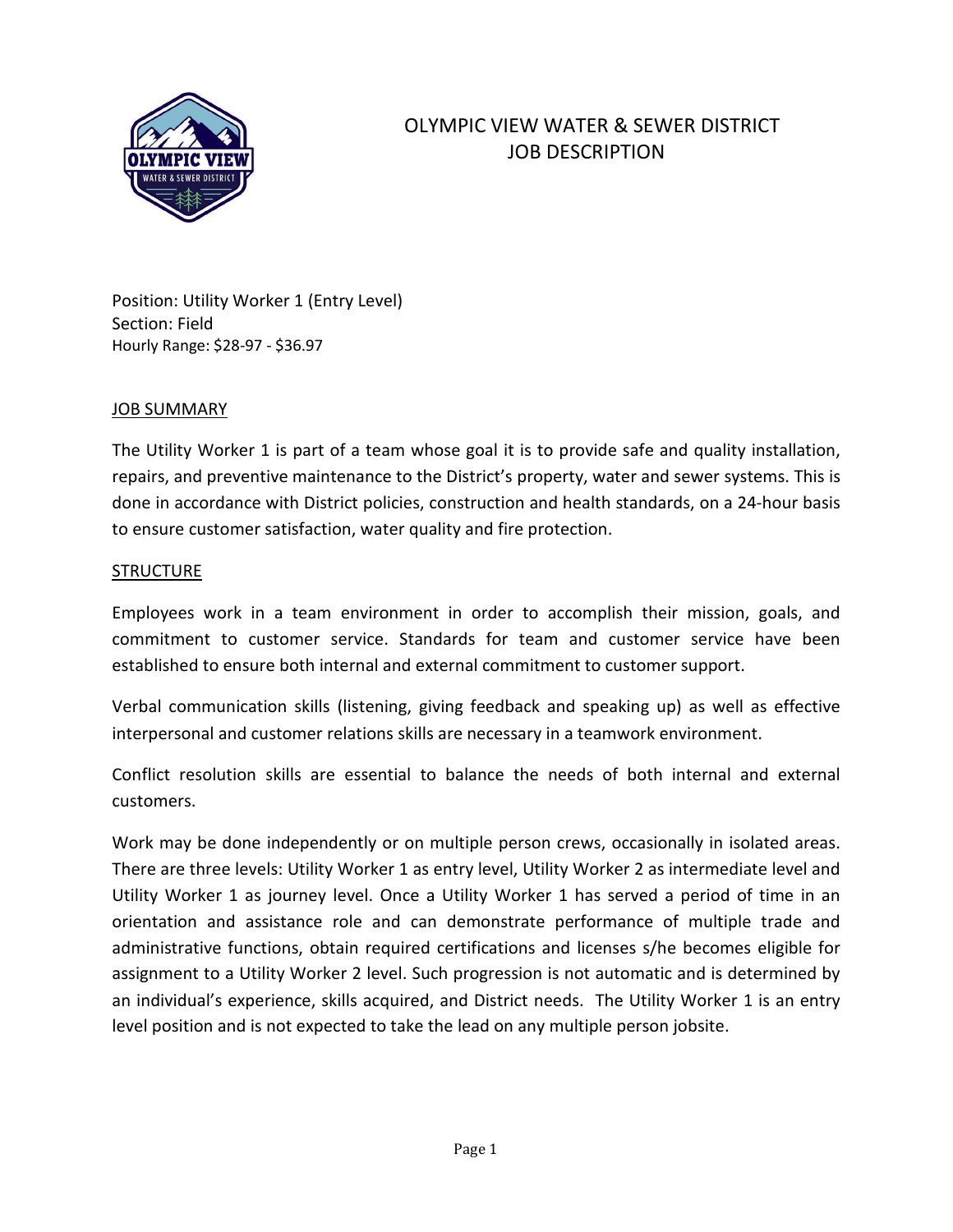## ESSENTIAL JOB DUTIES

The specific statements shown below for each task are not intended to be inclusive. They represent minimal essential elements and criteria considered necessary to successfully perform the job. Other related duties and responsibilities may be required or assigned, as needed.

- 1. Assists in the performance of preventive maintenance and repairs on water distribution system to include but not limited to: cleaning tanks, flushing and repairing water lines, maintaining pumps and valves, testing water, maintaining hydrants, repairing leaks, working at water treatment plants to ensure water quality
- 2. Assists with maintaining sewer collection system to protect District asset and provide reliable customer service to include but not limited to: Inspecting and cleaning manholes, unplugging backups in both main and side sewer lines, main line inspection using cameras, flushing, maintaining lift stations, performing preventative maintenance and repair to sewer lines.
- 3. Installs, maintains, and reads water meters to provide water service, measure water flow, ensure accuracy, and generate records to calculate revenue for the District.
- 4. Operates and maintains equipment and performs preventive maintenance such as greasing and oil changes on vehicles in the District's fleet. Reports deficiencies for repair to ensure safe and efficient operation.
- 5. Cleans and maintains facilities and grounds such as mowing lawns, barking, clearing weeds, and painting.
- 6. Maintains inventory (parts, tools, work orders, jobs) on computer to make sure there is timely and efficient process for ordering and stocking needed materials.
- 7. Assists in processing work orders generated and maintains a written record of action taken for customer and District records.
- 8. Adheres to established team and customer service standards developed to provide both internal and external customer support.
- 9. Requires following appropriate safety procedures and the use of protective clothing and equipment. These include steel-toed boots, hard hats, eye/ear protection, rain gear, gloves, traffic vest, chaps, respirators, and other confined space safety equipment.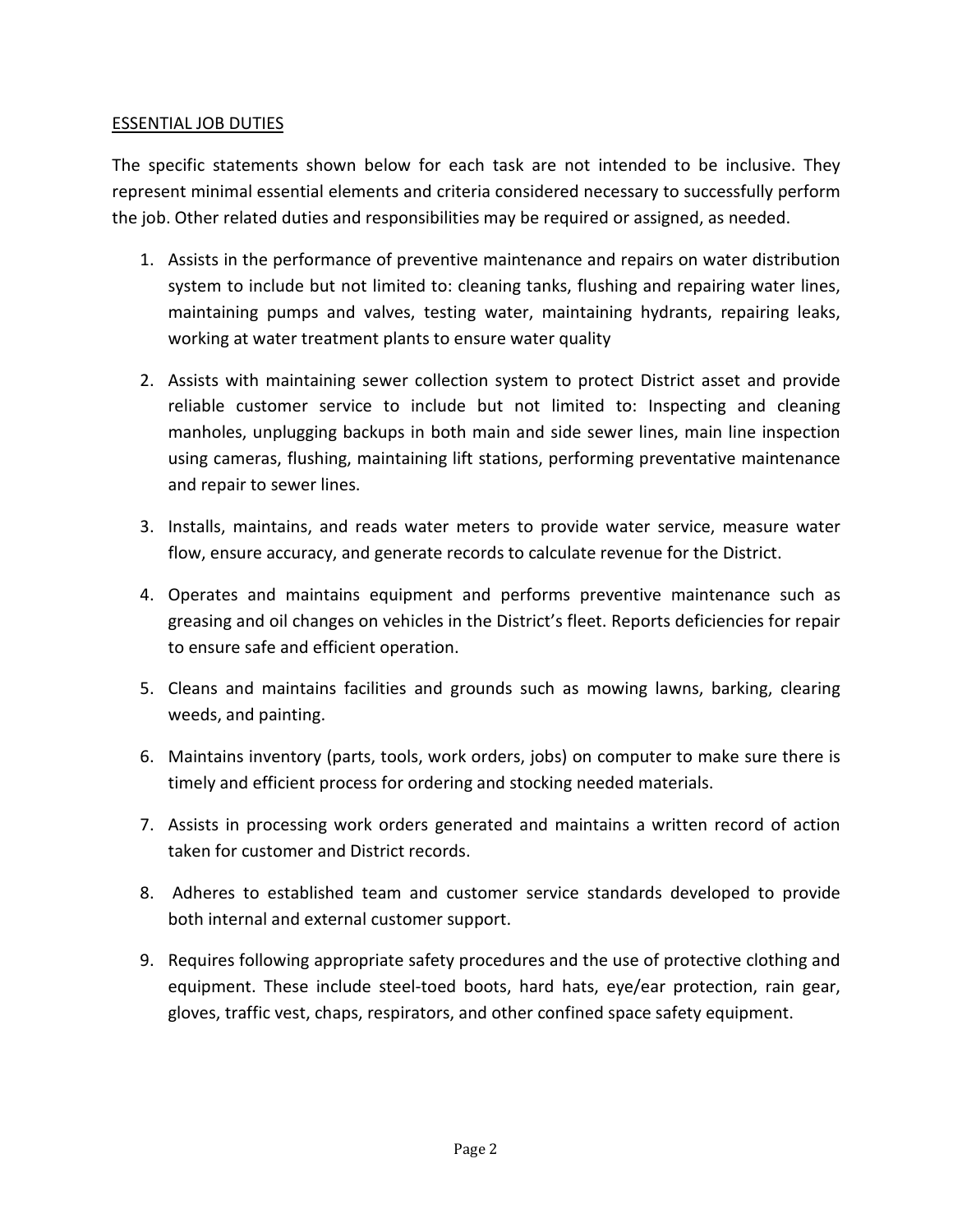# PHYSICAL EFFORT/SENSORY REQUIREMENTS

Work requires physical strength and agility necessary to perform medium to heavy manual labor under all kinds of weather conditions. Work activities combinations of sitting, standing, stooping, bending, kneeling, walking, and the ability to routinely lift 20-50lbs and occasionally 50-100lbs. May require after hour call back.

All field staff must be able to see, hear, and smell in order to perform signaling and dye test, detect fumes, odors, and gases and respond to telemetry equipment, being responsive to their own safety, as well as that of other co-workers when exposed to hazards.

All requirements are subject to possible modification to reasonably accommodate individuals with disabilities; however, some requirements may exclude individuals who pose a direct threat or significant risk to the health and safety of themselves other employees or customers.

# ENVIRONMENT/WORK CONDITIONS

All field staff risk physical hazards from working in and around traffic, heavy machinery, confined spaces, unprotected heights, high-pressure water, and other underground utilities. Exposure to noise, vibration, hazardous and toxic materials, dust, fumes, gases and odors is routine.

The ability to foresee and prevent safety problems requires following appropriate safety procedures and the use of protective clothing and equipment. These include OSHA/WISHA approved footwear, hard hats, eye/ear protection, rain gear, gloves, traffic vests, chaps, respirators and other confined spaces safety equipment.

The environment is sometimes stressful, working under tight deadlines at sustained speeds during emergencies, with repeated distractions and interruptions and requires the ability to shift priorities rapidly. Emergency callbacks are necessary to isolate and repair broken mains, respond to sewer problems and respond to various levels of emergency operations. Must be able to deal with a diversity of people, some being angry and hostile customers.

Staff members operate in a smoke and drug-free work environment for their health, safety and productivity, as well as that of their customers.

# MINIMUM QUALIFICATIONS

High school education or equivalent. Experience or education resulting in the equivalent to one year experience in construction, utility or maintenance field. A record of good work attendance is required, a valid Washington driver's, or the ability to obtain one within 30 days and a clean